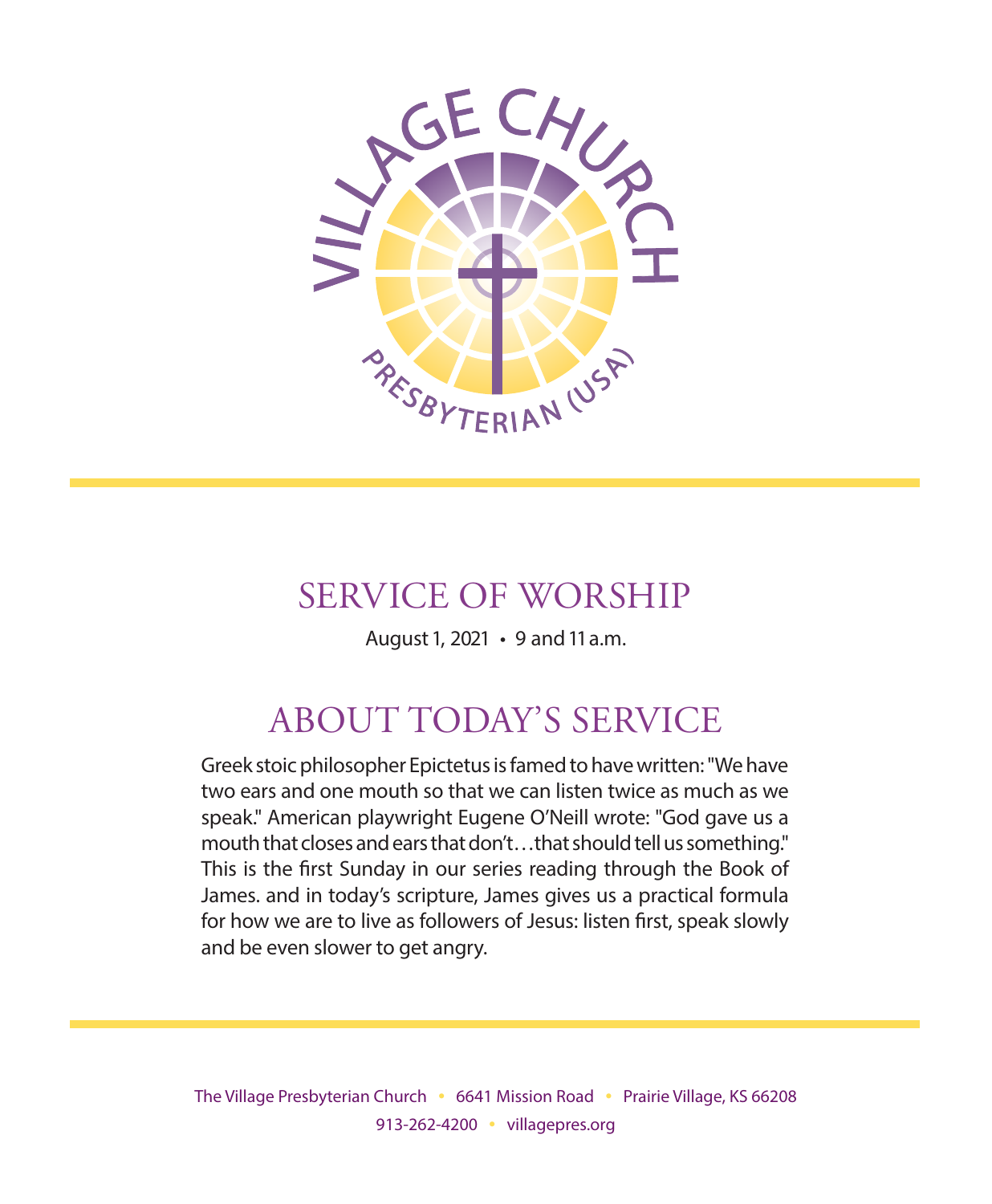## GOD'S PEOPLE GATHER

| Prelude                                                                                                                                                                                                                                                                                                                                                                                                                                                     | Listen! God is Calling!<br>arr. Anne Krentz |
|-------------------------------------------------------------------------------------------------------------------------------------------------------------------------------------------------------------------------------------------------------------------------------------------------------------------------------------------------------------------------------------------------------------------------------------------------------------|---------------------------------------------|
| Words of Welcome                                                                                                                                                                                                                                                                                                                                                                                                                                            | Rev. Dr. Rodger Nishioka                    |
| Call to Worship                                                                                                                                                                                                                                                                                                                                                                                                                                             | Rev. Zach Walker                            |
| We will lift high our praise to you, our God and King,<br>We will bless your name forever and ever.<br>Every day will we bless you,<br>And praise your name forever and ever.<br>For great is the Lord and greatly to be praised;<br>There are no boundaries to God's greatness.<br>The Lord is gracious and merciful,<br>Slow to anger and abounding in steadfast love.<br>The Lord is good to all,<br>And God's compassion is over all that God has made. |                                             |
| Let us worship God!                                                                                                                                                                                                                                                                                                                                                                                                                                         |                                             |
| *Hymn, No. 450 (v.1-3)                                                                                                                                                                                                                                                                                                                                                                                                                                      | Be Thou My Vision                           |
| *Prayer of Confession                                                                                                                                                                                                                                                                                                                                                                                                                                       | Psalm 145                                   |
| <b>Gracious God,</b><br>You promise to always be with us.<br>You promise that nothing can separate us from you.<br>You promise to love us into faithfulness.<br>You promise to always speak your word to us.                                                                                                                                                                                                                                                |                                             |

**You promise that you are gentle and humble in heart.**

**Yet we confess that we do not always feel certain of your presence.**

**We confess that we worry that our sin separates us from you.**

**We confess that we do not always love you or our neighbors or your creation.**

**We confess that we are slow to listen to you.**

**We confess that we are quick to get angry and resentful.**

**Forgive us, Loving God. Heal us and make us to be quick to listen, slow to speak, and slow to anger.** (Silent prayer)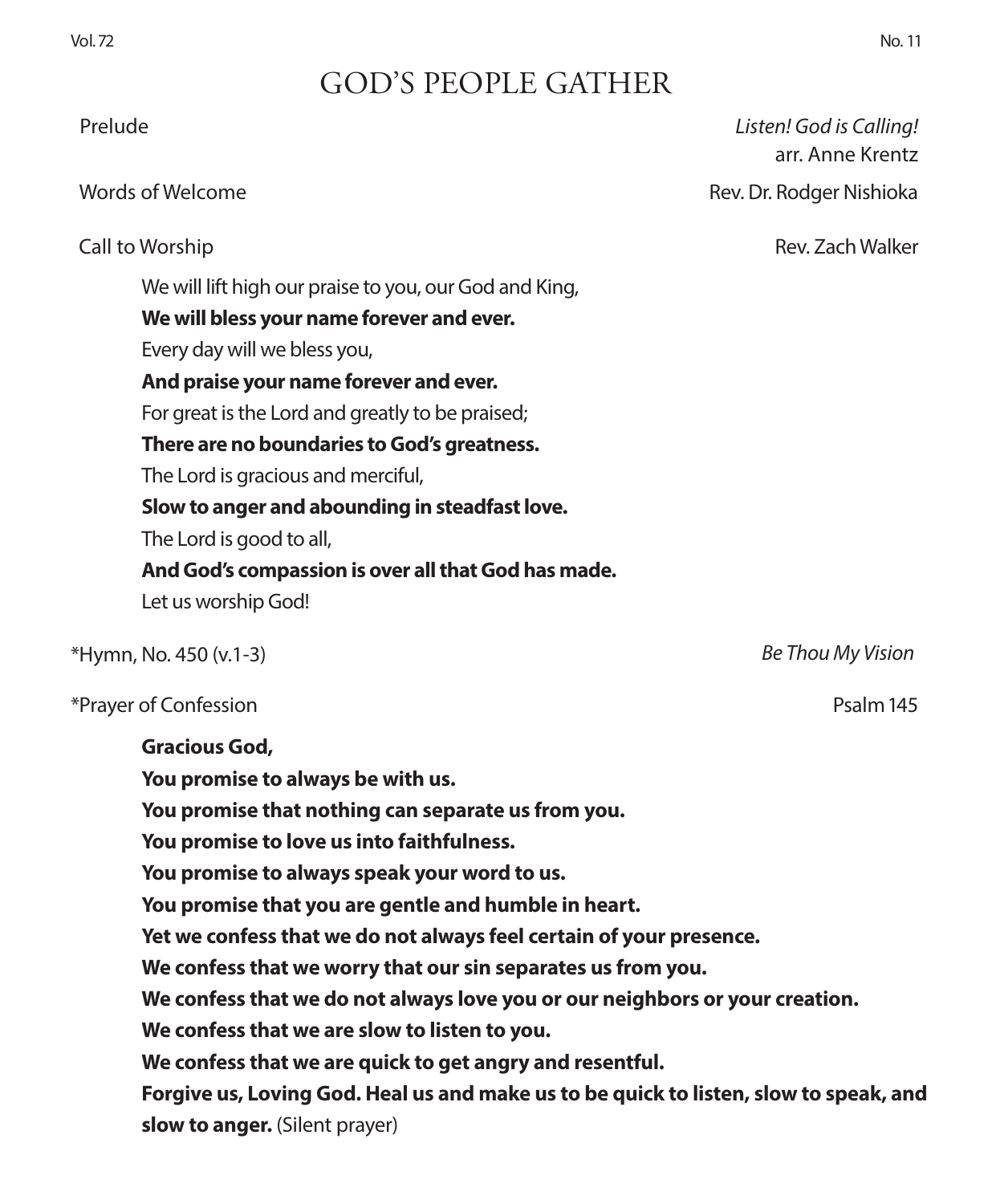## \*Assurance of God's Grace *daw k'yah*

\*Response & b

### High King of Heaven, my victory won, *m*ay I reach heaven's joys, O bright heaven's Sun! Heart of my own heart, whatever befall, still be my vision, O Ruler of all.

## PROCLAMATION OF THE WORD

Time with the Children Brooke Brundige Brooke Brundige with the Children to the Word That the Word That the Word That the Word That the Word That the Word That the Word That the Word That the Word That the Word That the Word That the Word That the Word That the Word That the W

Call to Prayer (First time: soloist; Second time: congregation)



Prayers of the People and the Lord's Prayer

Our Father, who art in heaven, hallowed be thy name.

**Thy kingdom come, thy will be done, on earth as it is in heaven. Give us this day our daily bread;**

**and forgive us our debts, as we forgive our debtors;**

**and lead us not into temptation, but deliver us from evil.** 5/13/13

**For thine is the kingdom and the power and the glory, forever. Amen.**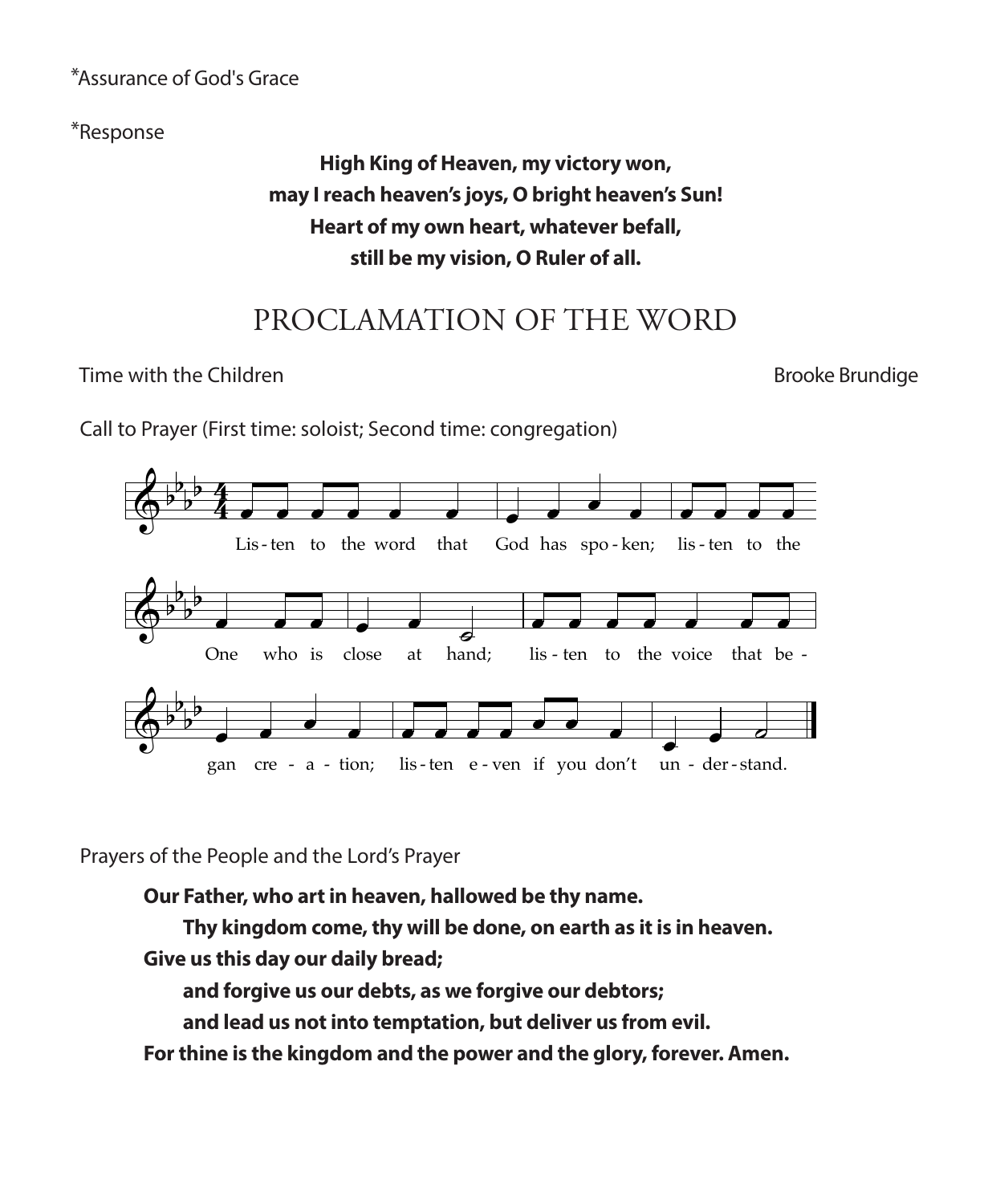Anthem *All Good Gifts* by Stephen Schwartz and Matthias Claudius; Roslinde Rivera, alto

Prayer for Illumination

Scripture Reading James 1:17-21

The Message Paraphrase by Eugene Peterson

Every desirable and beneficial gift comes out of heaven. The gifts are rivers of light cascading down from the Father of Light. There is nothing deceitful in God, nothing two-faced, nothing fickle. He brought us to life using the true Word, showing us off as the crown of all creatures. Post this at all the intersections, dear friends: Lead with your ears, follow up with your tongue, and let anger straggle along in the rear. God's righteousness doesn't grow from human anger. So throw all spoiled virtue and cancerous evil in the garbage. In simple humility, let our gardener, God, landscape you with the Word, making a salvation-garden of your life.

Sermon *Listening Matters* Rev. Dr. Rodger Nishioka

## RESPONSE TO THE WORD

\*Affirmation of Faith The Apostles' Creed (180 C.E.)

**I believe in God the Father Almighty, Maker of heaven and earth.**

**And in Jesus Christ his only son our Lord, who was conceived by the Holy Ghost, born of the Virgin Mary, suffered under Pontius Pilate, was crucified, dead, and buried; he descended into hell; the third day he rose again from the dead; he ascended into heaven, and sitteth on the right hand of God the Father Almighty; from thence he shall come to judge the quick and the dead.**

**I believe in the Holy Ghost; the holy catholic Church; the communion of saints; the forgiveness of sins, the resurrection of the body; and the life everlasting. Amen.**

Time for Discipleship

\*Hymn, No. 182 *I Heard the Voice of Jesus Say*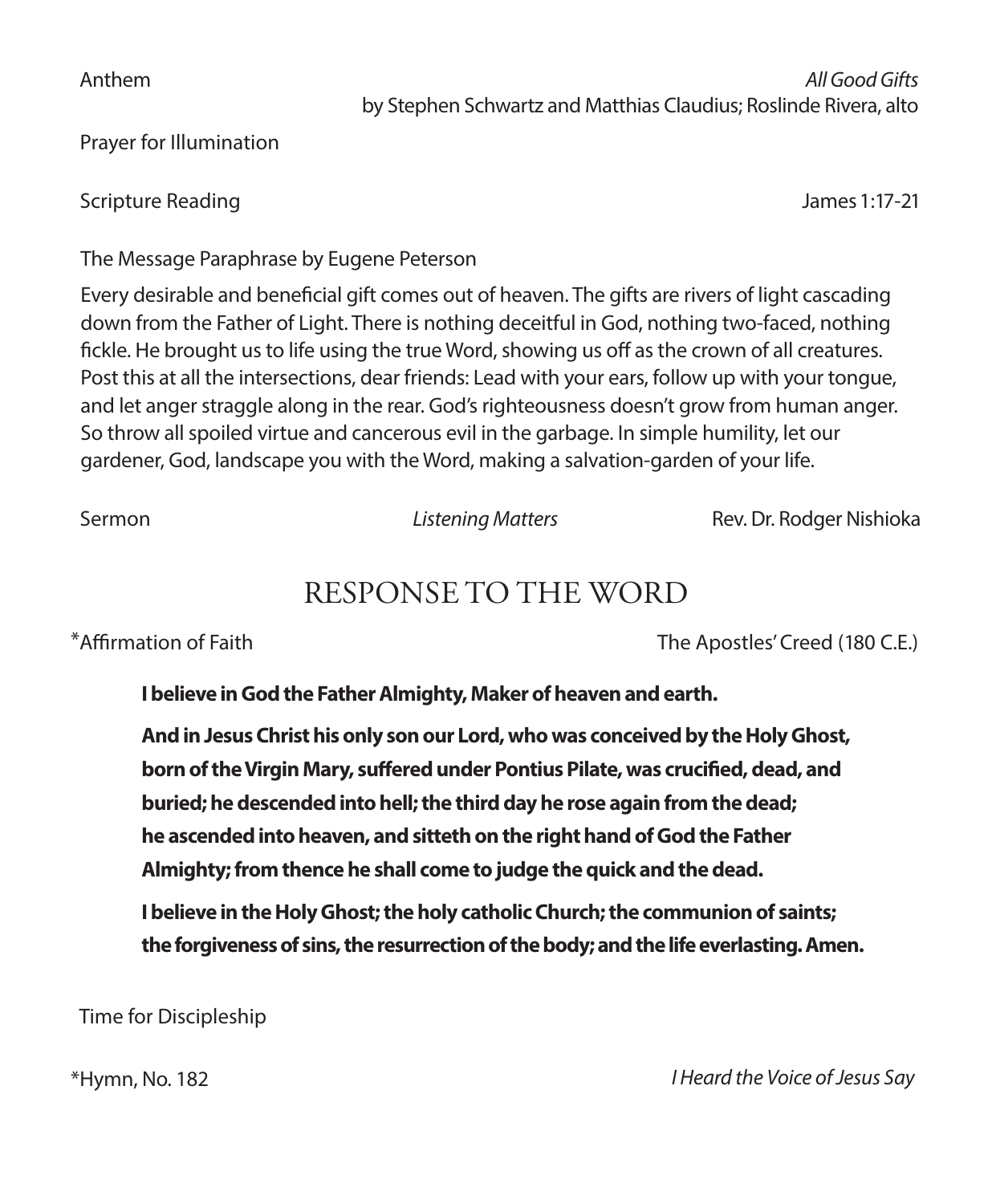#### \*Benediction

\*Benediction Response

**Listen to the word that God has spoken; listen to the One who is close at hand; listen to the voice that began creation; listen even if you don't understand.** 

\*Postlude *Fantasy on "KINGSFOLD"* by Aaron David Miller

\**All who are able may stand ©* A-705103 for all hymns

Today's Music Leaders:

Dr. Elisa Bickers, organ; Dr. Joshua Maize, associate director of music; Roslinde Rivera, alto

Today we are excited to welcome our new associate director of music, Dr. Josh Maize, to worship! Josh will lead our Morning Bells, Village Voices, More Love Chorale and collaborate with the music team on much more.

You are invited to join our Summer Choir and sing under Josh's direction Sunday morning Aug. 8 and 22 (the KC Men's Ensemble sings Aug. 15). Just come straight to the Chapel at 8 a.m. to rehearse for the 9 a.m. service (only). No robes.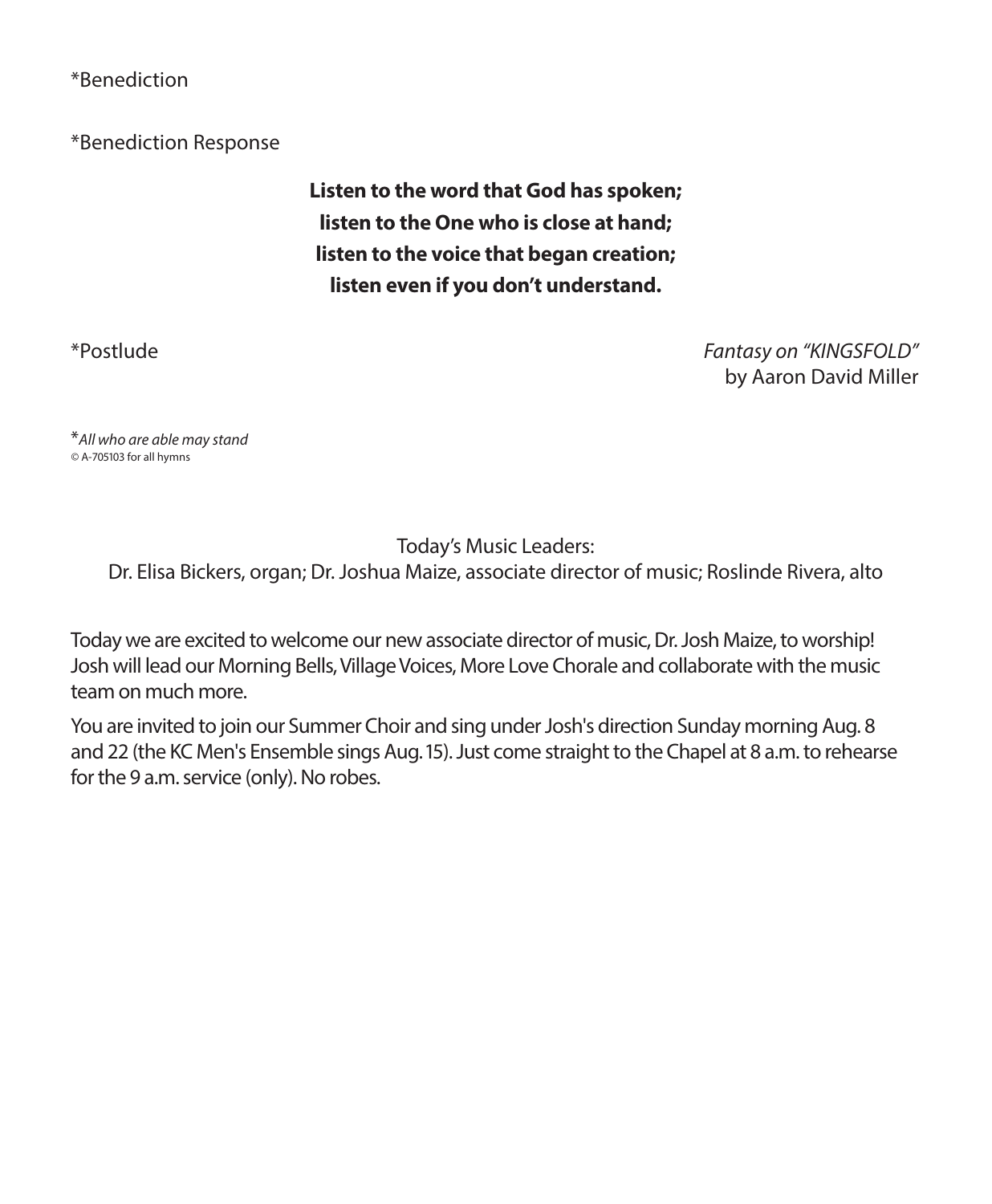## WELCOME TO VILLAGE CHURCH

We're so happy to have you worshiping with us today! Visit villagepres.org to learn more about Village Church, including upcoming events, ways to connect and serve, how to give and more.

**THE FLOWERS IN THE CHANCEL TODAY** are given to the Glory of God in memory of Sidney A. Landon and Matthew B. Landon by Richard Landon.

**NEW TO US?** Village Presbyterian Church is a Presbyterian Church (USA) family of faith that is inclusive, caring and welcoming of all people. We are one church worshiping at two campuses. Our Overland Park Campus is located at 14895 Antioch Road. If you would like a tour of Village Church on Mission, contact Cindy Wilcox at cindy.wilcox@villagepres.org or 913-671-2331.

**THE GATHERING** – Join us for The Gathering for an alternative style of worship at Village Church, 5 p.m. Sundays in Friendship Hall at Village on Mission. We are now livestreaming the service, too. Learn more at vpcthegathering.org.

### CHILDREN AND FAMILY MINISTRY

#### **CHILD CARE RESUMES AUG. 15.**

**BROADLY-GRADED SUMMER LIGHTHOUSE RETURNS ON AUG. 15 & 22** – During the 9 a.m. service, preschool ages meet on the 1st floor and kindergarten through sixth grade meets on the 3rd floor. No Lighthouse on Aug. 29 (Youth Sunday) and Sept. 5 (Labor Day Weekend). Regular fall Lighthouse starts on Sept. 12. More information to follow.

**BAPTISMS** – We are again offering in-person baptisms at Village. Upcoming baptism dates are Sept. 19 and Nov. 21. An educational class is offered for members who are planning to baptize their children at Village. Call or email Kate for more information.

**NEW BABIES** – Share news of your baby so we can welcome his/her arrival with a gift. Call 913-671-2350 or email kate.ruecker@villagepres.org.

## CONNECTIONAL MINISTRIES

**CURBSIDE PICKUP WEDNESDAY FAMILY MEALS** – Take a night off from cooking. Find menus and order meals at villagepres.org/ wednesday-family-dinners for \$5. Deadline each week is noon on Mondays. Drive up to the north entrance at Village on Mission between 4:30 and 5:30 p.m. to receive your meals through your car window. Contact Cindy Wilcox at cindy.wilcox@villagepres.org or 913-671-2331 for more info.

### MISSION

**FOOD PANTRY** – One month ago, the Food Pantry opened its doors to clients, who after 17 months were able to once again pick and choose food items for themselves. This week, the Pantry asks for miscellaneous items: jelly, salad dressings, ketchup, cooking oil, barbecue sauce, etc. NO glass containers please. The Clothes Closet is asking for sunglasses and hats. Donation drop-off boxes are at the south and north doors of both Village on Mission and Village on Antioch.

#### **MARK YOUR CALENDARS FOR FRONT PORCH ALLIANCE RISE AND SHINE BREAKFAST** – 8 a.m.

Wednesday, Oct. 27. Front Porch Alliance, a ministry of Village Presbyterian Church, will virtually host its annual fundraising breakfast. Christopher Goode, founder of Ruby Jean's Juicery, will be the keynote speaker. Call 816-921-8812 for more information.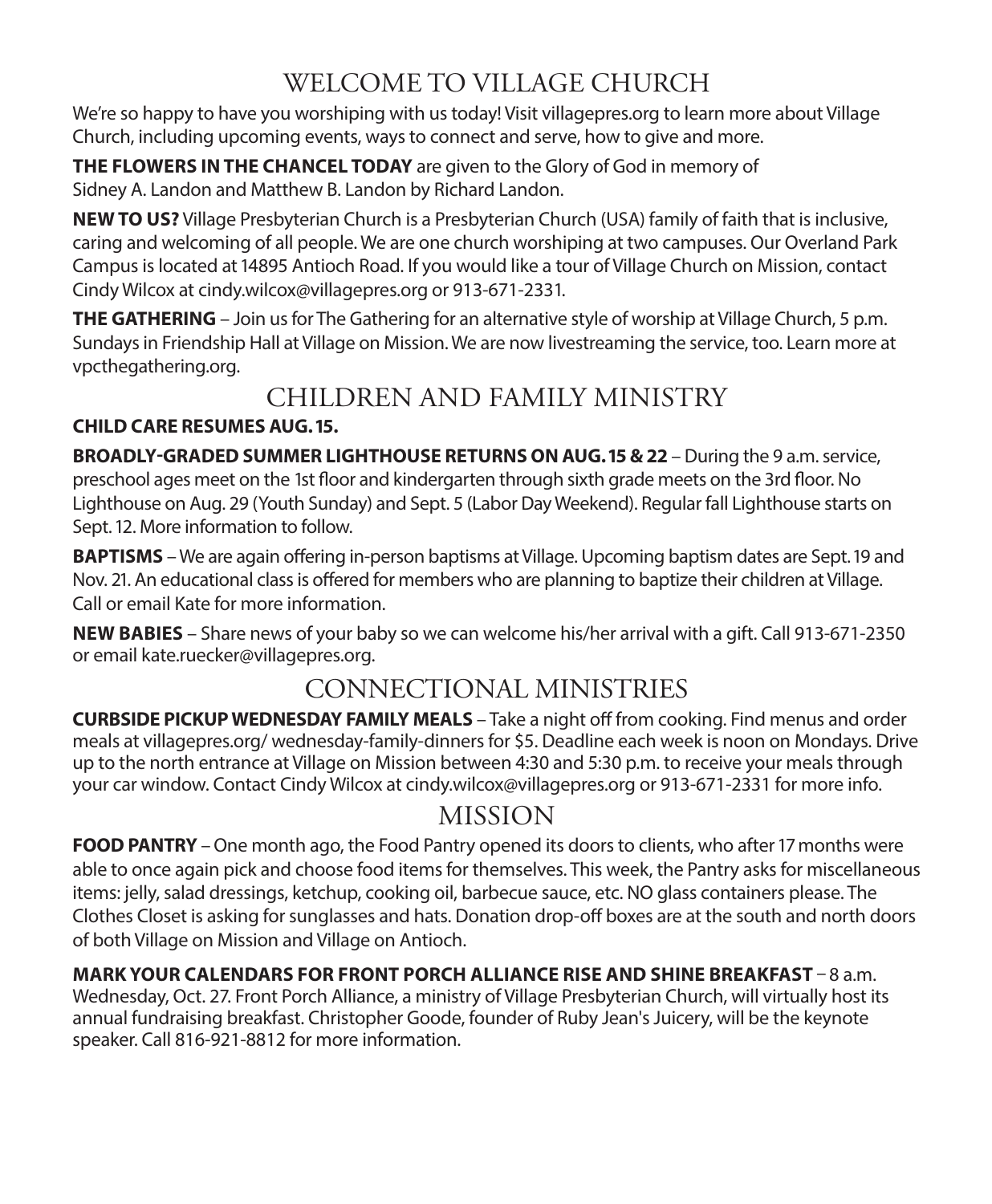## PASTORAL CARE AND COUNSELING

Wherever you are now and wherever you may be in the months to come, it's true that we all find ourselves in a season of transition. It's also true that no matter the transition, God's presence remains. Wherever you are, your Village Church family is with you in support and prayer. To place a prayer request or to request a Stephen Minister or other support, contact the Pastoral Care team at 913-671-2327 or linda.alley@villagepres.org.

**FAITH AND GRIEF MEETS THIS TUESDAY** – The next virtual meeting of Faith and Grief will be at noon Tuesday, Aug. 3. Register at faithandgrief.org/gatherings. If you have any questions, contact Linda Alley at 913-671-2327 or linda.alley@villagepres.org.

## YOUTH MINISTRY

**SUMMER PROGRAMS END AUG. 2** – We take a brief break from programs beginning Aug. 2 (we will still have program tonight!). We'll see you starting Sept. 8 for fall programs. View our up-to-date calendar at villagepresyouth.org/calendar.

### **Sunday Worship Services**

#### **In-Person**

9 & 11 a.m. Village on Mission in the Sanctuary; 5 p.m. The Gathering in Friendship Hall at Village on Mission; 10 a.m. at Village on Antioch.

#### **Livestream**

9 & 11 a.m. Sanctuary services, 5 p.m. The Gathering at villagepres.org/online

#### **On-Demand**

villagepres.org/online

#### **Sign up for Village Church News and Updates**

Sign up to receive the weekly eNews and Rev. Tom Are's weekly eNote at villagepres.org/subscribe. Follow us on Facebook @VillagePres Follow us on Instagram @VillageChurchPV Subscribe to Village Pres Sermon Podcasts on Apple Podcasts, Google Podcasts, Amazon Music, Spotify and Stitcher